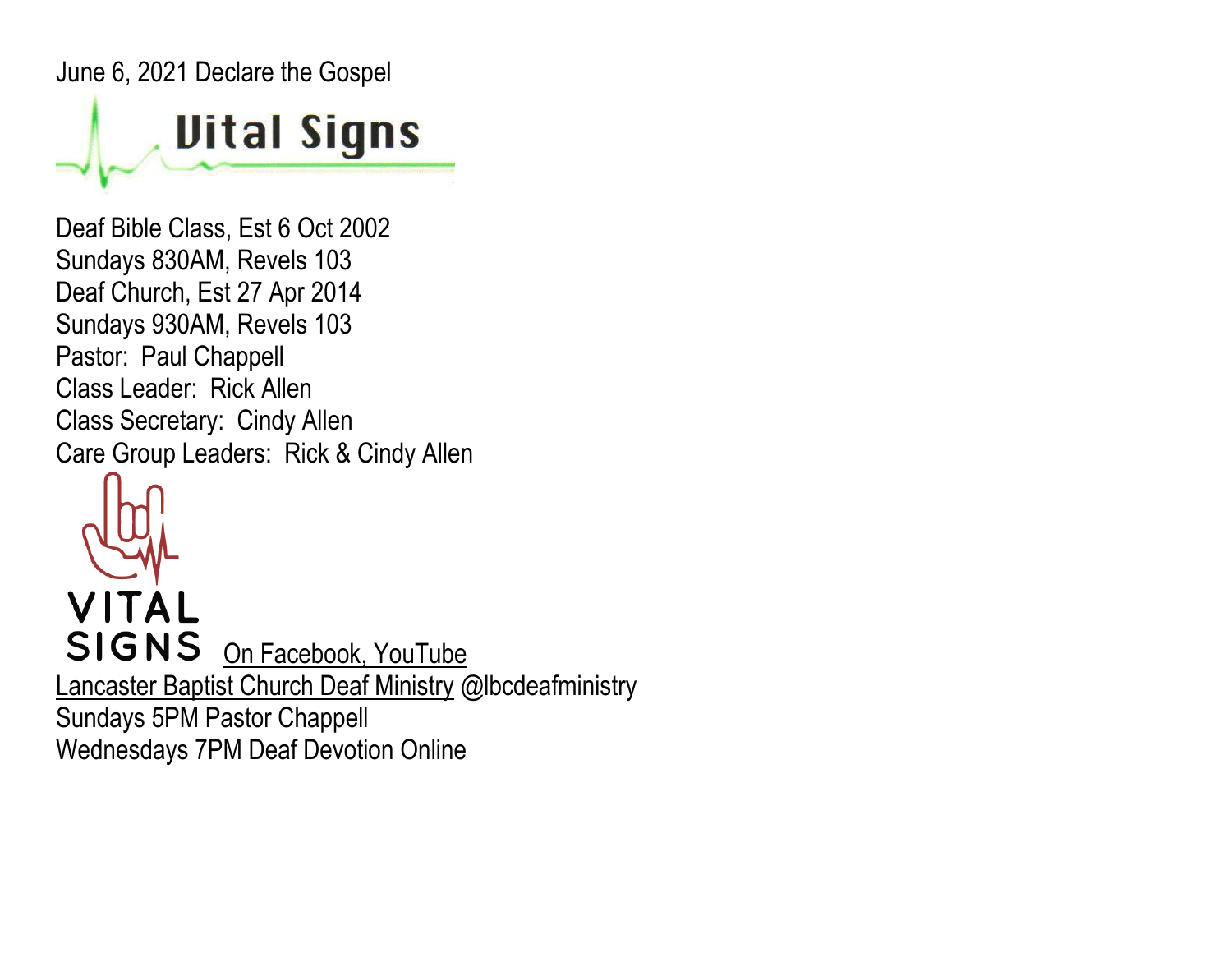Vitals Signs Deaf Class 6.6.21 830am

Simple Life with King Solomon . . . Rest in the LORD

Ecclesiastes 2:23 For all his days are sorrows, and his travail grief; yea, his heart taketh not rest in the night. This is also vanity.

We are not robots. We need rest.

- 1. Lazy . . . Too busy or Just Right?
- A. Sluggard, slothful, idle . . . Proverbs 6:6
- B. Too busy, work too much . . .
- C. So right amount of work . . .
- D. Right reasons for work . . . obey God . . . glorify God
- Genesis 2:15; 1 Corinthians 10:31
- 2. Who is your boss?
- A. Self (eg esteem)
- B. Others (impress them, success)
- C. Jesus Christ . . . so trust Him
- 3. Rest in the Lord

Psalm 127:1-2; Exodus 20:8-11

God commands Work AND Rest ...

- A. Rest = trust the LORD to handle things well
- B. Rest  $\rightarrow$  renew strength (spirit, emotion, body)
- Limits require faith . . . but I could be working
- C. Rest + sleep